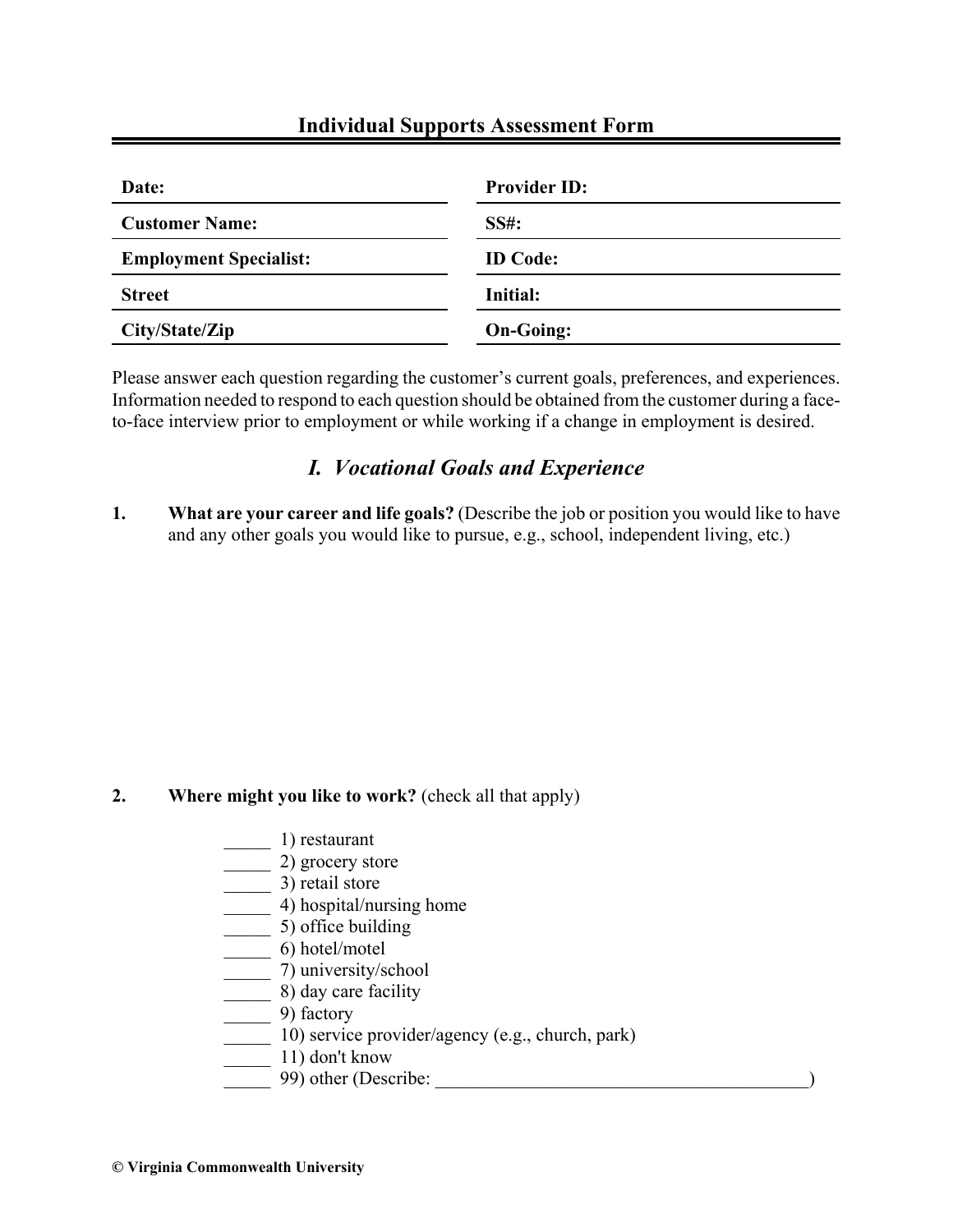**3. a. What type of job might you like to have?** (check all that apply)

**b. Is there anyone you know who works in the places or in a position that you might like to have that you wouldn't mind us contacting?**

| Name | Relationship | Phone# | Employment |
|------|--------------|--------|------------|
|      |              |        |            |
|      |              |        |            |
|      |              |        |            |
|      |              |        |            |
|      |              |        |            |

**4. What types of things might be important to you in working in the position of your choice?** (check all that apply)

| 1) hours                                                          |
|-------------------------------------------------------------------|
| 2) benefits (e.g., paid vacations, sick leave, employee discount) |
| 3) health insurance                                               |
| 4) wages                                                          |
| 5) location of business                                           |
| 6) co-workers                                                     |
| 7) work environment                                               |
| 8) nothing/don't know                                             |
| 99) other / Describe:                                             |
|                                                                   |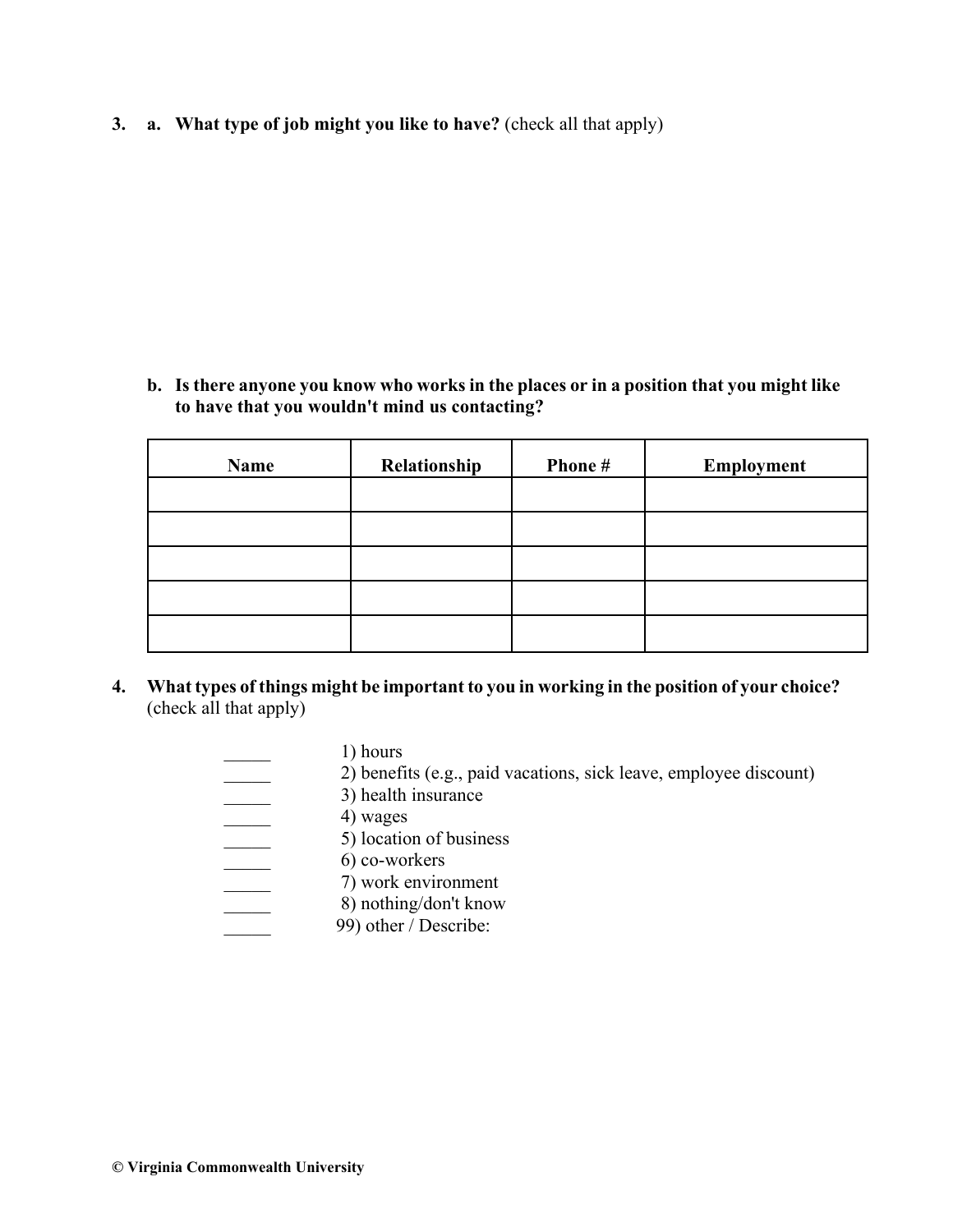**5. Have you ever been employed in a paid job?**

|         | 1) yes<br>2) no             |  |
|---------|-----------------------------|--|
| If yes, | a) where did you work?      |  |
|         |                             |  |
|         | b) what was your job title? |  |
|         |                             |  |

**6. Have you participated in any other work experiences (e.g., volunteer work, vocational training, etc.)?**

 $1)$  yes  $2)$  no

**If yes, describe the work that you did.**

### **7. Who might you like to assist you in finding a job?** (check all that apply)

- \_\_\_\_\_1) parents
- \_\_\_\_\_2) brother/sister

\_\_\_\_\_3) relatives

4) girlfriend/boyfriend/spouse

\_\_\_\_\_5) friends

\_\_\_\_\_6) community member / Describe:

- \_\_\_\_\_7) professional / Describe:
- \_\_\_\_\_8) no one/don't know
- \_\_\_\_\_9) other / Describe:

### **8. In what ways would you be willing to help with finding a job?** (check all that apply)

- \_\_\_\_\_ 1) identifying job leads **2)** looking at the newspaper <sup>3</sup>) contacting employers <sup>4</sup>) picking up job applications \_\_\_\_\_ 5) developing a resume \_\_\_\_\_ 6) none/don't know
- 99) other / Describe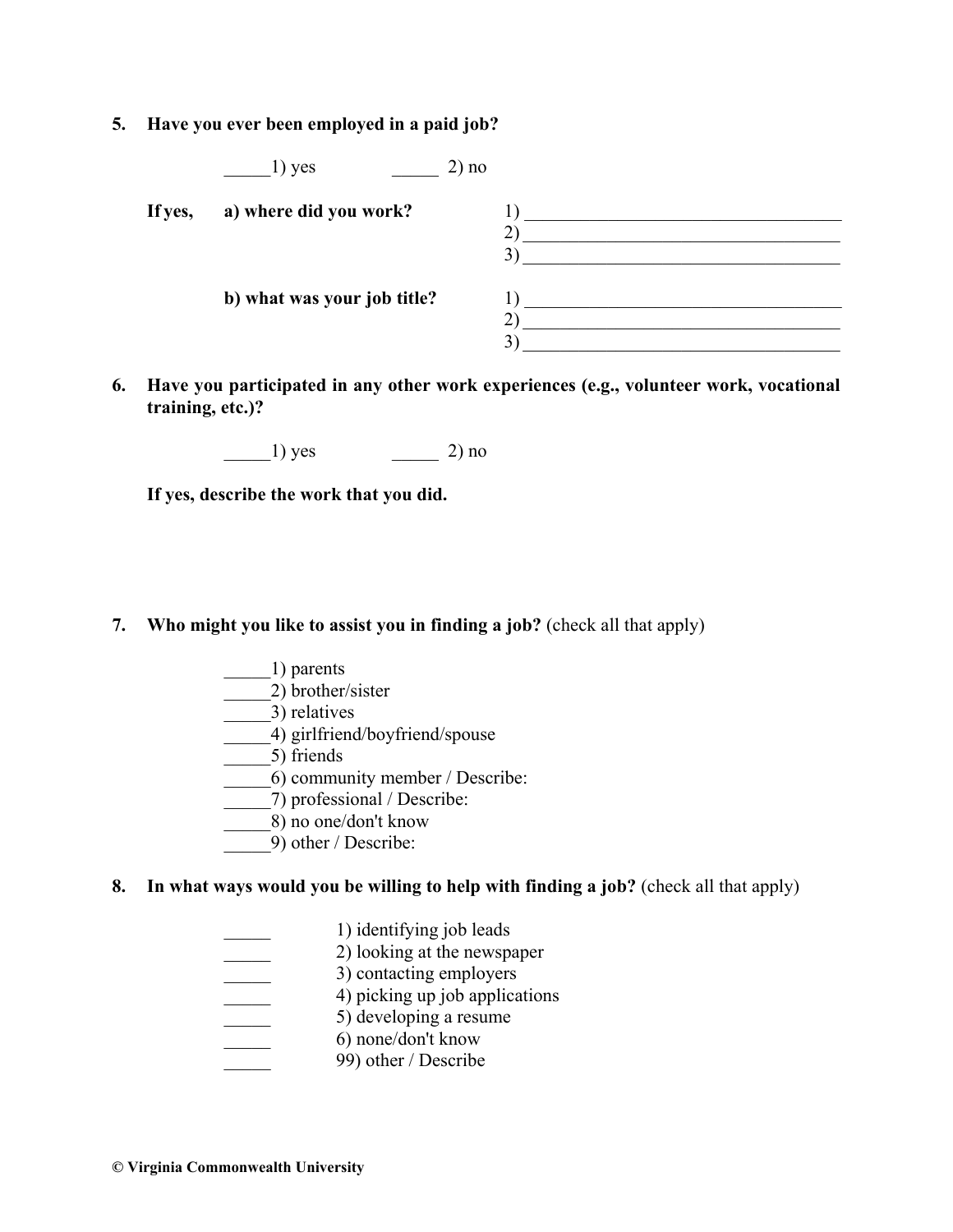- **9. What means of transportation would you be willing to use in order to go to and from work?** (check all that apply)
	- \_\_\_\_\_1) drive self \_\_\_\_\_2) friend or family member transport  $\qquad$   $\qquad$  3) walk \_\_\_\_\_4) ride a bicycle  $\frac{1}{2}$  ride the bus \_\_\_\_\_6) use a taxi
	- \_\_\_\_\_7) carpool
	- \_\_\_\_\_8) ride with co-workers
	- $\overline{(-9)}$  use specialized transportation
	- \_\_\_\_\_10) none/don't know
	- \_\_\_\_\_11) other /Describe

## *II. Interests*

#### **10. What do you do during your free time?**

\_\_\_\_\_ 1) watch television  $2)$  shop/go to the mall <sup>2</sup> 3) participate in organized recreational or sporting activities \_\_\_\_\_ 4) go to sporting events \_\_\_\_\_ 5) go bowling \_\_\_\_\_ 6) roller skate/ice skate \_\_\_\_\_ 7) read books or magazines \_\_\_\_\_ 8) go to movies example 1 and 1 9) listen to music  $\frac{10}{90}$  go to concerts \_\_\_\_\_ 11) hang out with friends  $\frac{12}{9}$  go dancing 13) talk on the telephone \_\_\_\_\_ 14) hobbies \_\_\_\_\_ 15) arts and crafts 16) nothing 17) other / Describe

#### **11. Are there other things you would like to do during your free time?**

 $\frac{1}{\sqrt{2}}$  yes  $\frac{2}{\sqrt{2}}$  no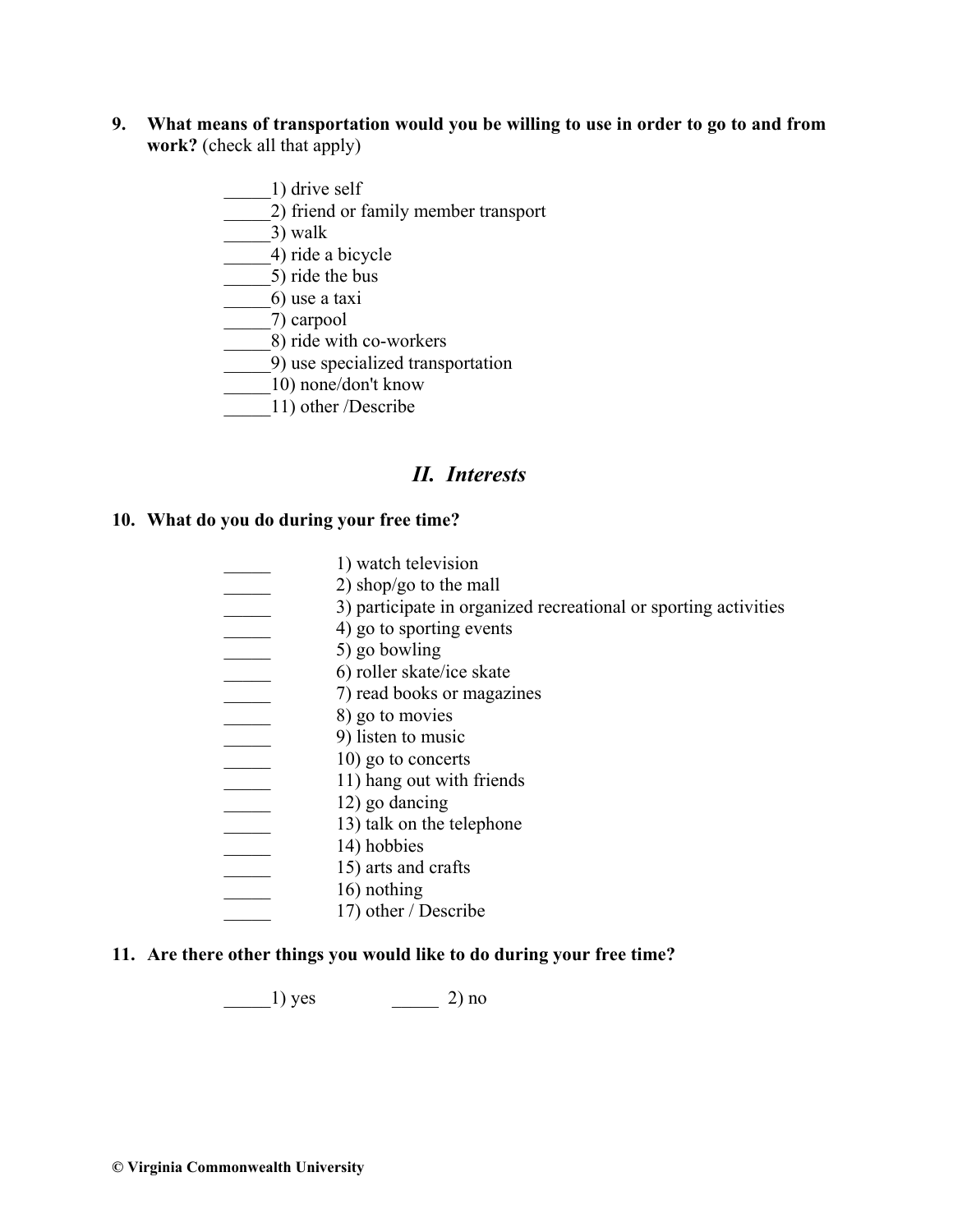# **If yes, what kinds of things would you like to do?** (check all that apply)

- \_\_\_\_\_1) watch television
- \_\_\_\_\_2) shop/go to the mall
- \_\_\_\_\_3) participate in organized recreational or sporting activities
- \_\_\_\_\_4) go to sporting events
- \_\_\_\_\_5) go bowling
- \_\_\_\_\_6) roller skate/ice skate
- \_\_\_\_\_7) read books or magazines
- \_\_\_\_\_8) go to movies
- \_\_\_\_\_9) listen to music
- \_\_\_\_\_10) go to concerts
- \_\_\_\_\_11) hang out with friends
- \_\_\_\_\_12) go dancing
- $\frac{13}{13}$  talk on the telephone
- \_\_\_\_\_14) hobbies
- \_\_\_\_\_15) arts and crafts
- \_\_\_\_\_16) other / Describe

# **12. Who do you usually spend your free time with?** (check all that apply)

- \_\_\_\_\_1) friends
- \_\_\_\_\_2) girlfriend/boyfriend/spouse
- \_\_\_\_\_3) parents
- \_\_\_\_\_4) brothers/sisters
- \_\_\_\_\_5) relatives
- \_\_\_\_\_6) neighbors
- \_\_\_\_\_7) peers (e.g., students, workshop participants)
- \_\_\_\_\_8) general public
- \_\_\_\_\_9) no one
- \_\_\_\_\_10) other Describe

# **13. Do you participate in any clubs or organizations?** (check all that apply)

| 1) church/synagogue                                          |
|--------------------------------------------------------------|
| 2) health/fitness club                                       |
| 3) hobby clubs (e.g., card or stamp collecting, bingo, etc.) |
| 4) community recreational programs                           |
| 5) sports teams                                              |
| 6) clubs/groups                                              |
| 7) YMCA/YWCA                                                 |
| 8) civic organizations / Describe                            |
| 9) special interest groups / Describe                        |
| 10) none/don't know                                          |
| 11) other / Describe                                         |
|                                                              |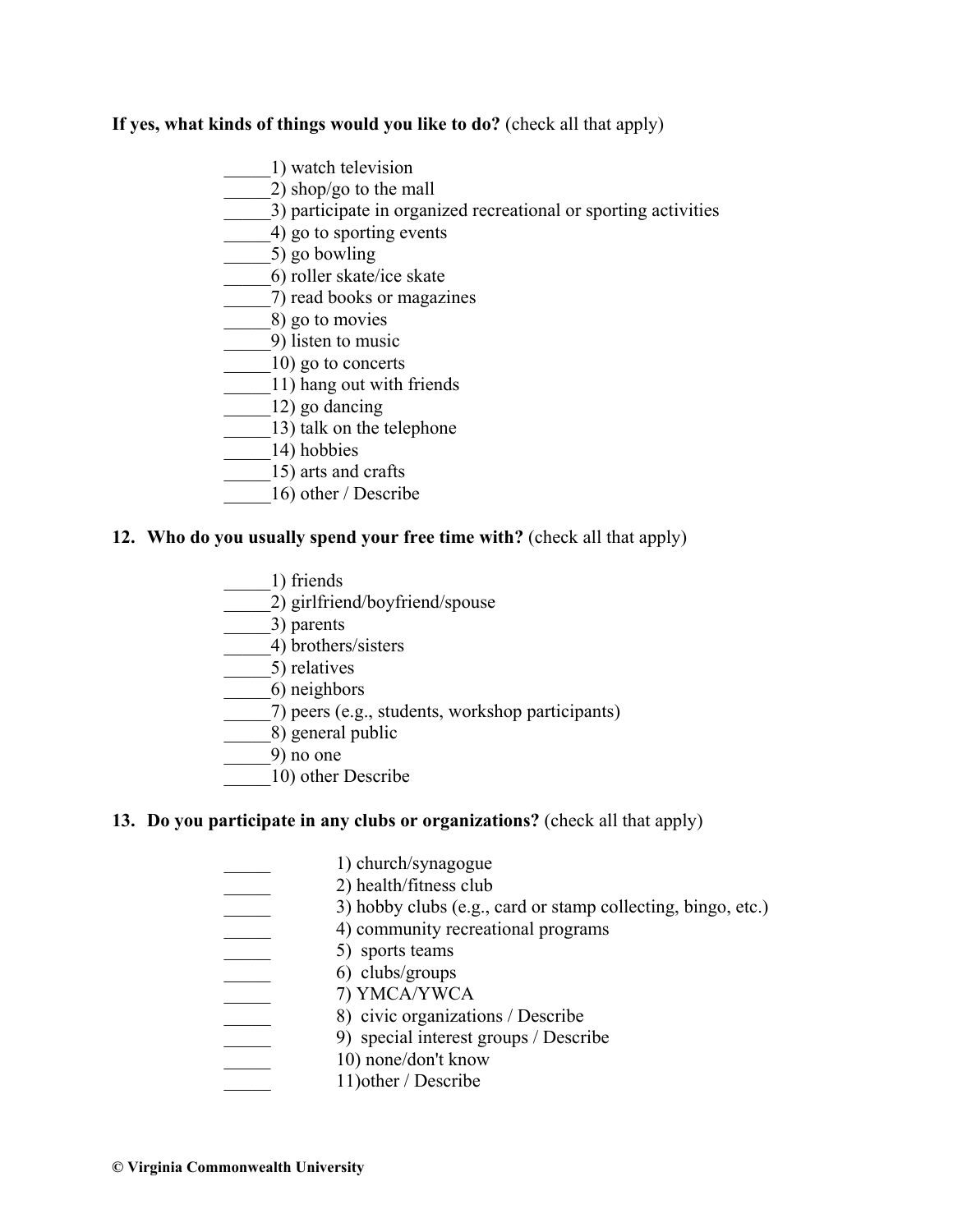**14. Are there any clubs or organizations you would like to belong to or participate in?** 

 $1)$  yes  $2)$  no

**If yes, what clubs or organizations would you like to become involved with?**

- **15. a. Does a family member or friend belong to or participate in any of the following clubs or organizations?** (check all that apply)
	- \_\_\_\_\_1) ARC
	- \_\_\_\_\_2) American Red Cross
	- \_\_\_\_\_3) Big Brothers/Big Sisters
	- \_\_\_\_\_4) Chamber of Commerce
	- \_\_\_\_\_5) church/synagogue
	- \_\_\_\_\_6) Civitans
	- \_\_\_\_\_7) community or neighborhood association
	- \_\_\_\_\_8) Cooperative Extension Service
	- \_\_\_\_\_9) Elks Club
	- \_\_\_\_\_10) hobby clubs
	- \_\_\_\_\_11) Jaycees
	- \_\_\_\_\_12) Junior League
	- \_\_\_\_\_\_13) Junior Women's Club
	- \_\_\_\_\_14) Kiwanas
	- \_\_\_\_\_15) Knights of Columbus
	- $\frac{16}{2}$  Lions
	- \_\_\_\_\_17) Masonic Temple
	- \_\_\_\_\_18) Mocha Temple
	- \_\_\_\_\_19) Moose Club
	- \_\_\_\_\_20) recreation and park department
	- \_\_\_\_\_21) Shriners
	- \_\_\_\_\_22) sport team / Describe:
	- 23) special interest group / Describe:
	- \_\_\_\_\_24) union (e.g., Teamsters, AFL-CIO)
	- \_\_\_\_\_25) United Way
	- \_\_\_\_\_26) volunteer work Describe:
	- \_\_\_\_\_27) YMCA/YWCA
	- \_\_\_\_\_28) none/don't know
	- other (Describe: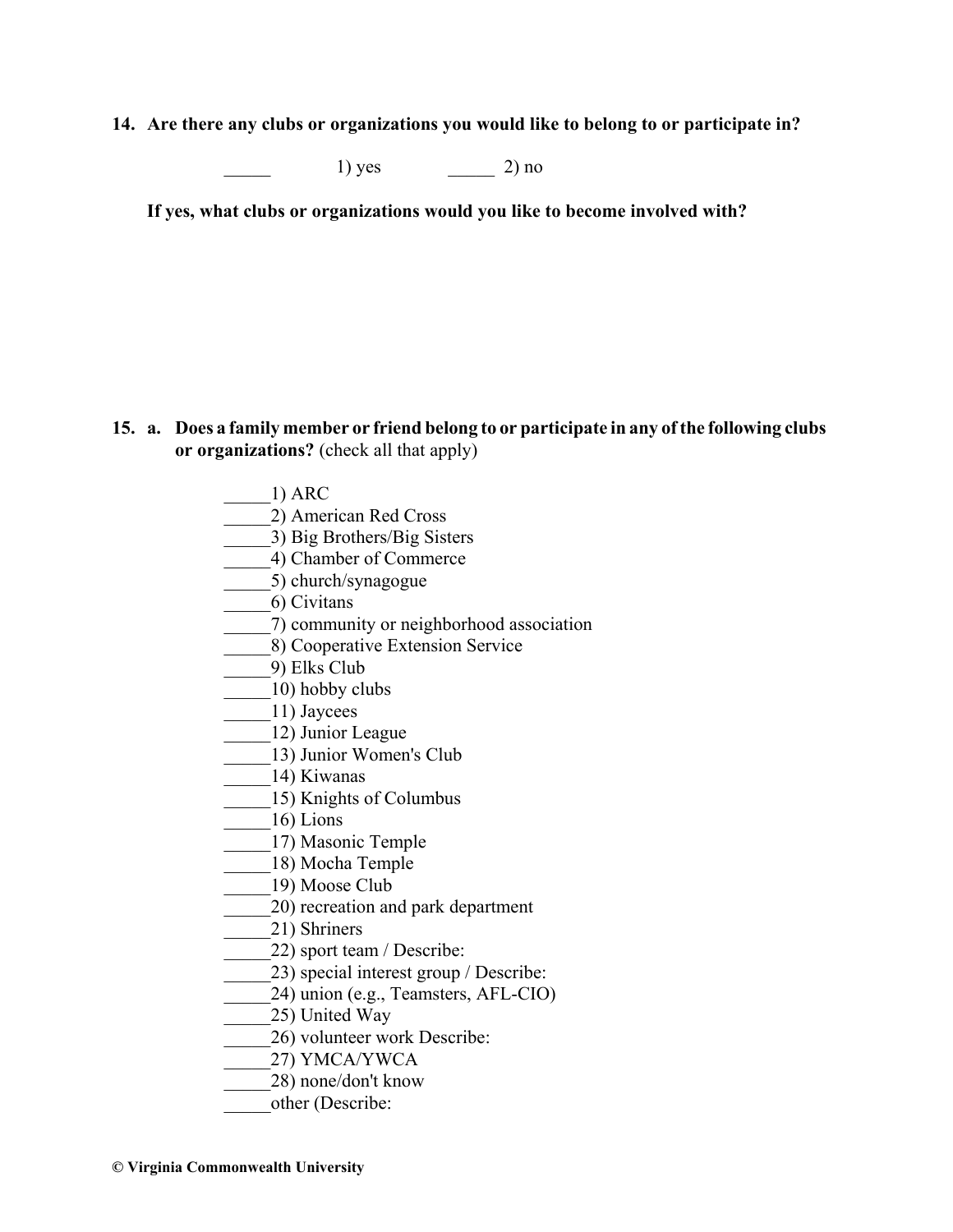**b. Are there any individuals who belong to the above clubs or organizations that you wouldn't mind us contacting?**

| <b>Name</b> | Relationship | Phone # | Organization |
|-------------|--------------|---------|--------------|
|             |              |         |              |
|             |              |         |              |
|             |              |         |              |
|             |              |         |              |

# *III. Potential Support Options/Support Needs*

**16. Who do you live with?** (check all that apply)

 $1)$  no one \_\_\_\_\_2) parents \_\_\_\_\_3) girlfriend/boyfriend/spouse \_\_\_\_\_4) brothers/sisters \_\_\_\_\_5) relatives \_\_\_\_\_6) friends \_\_\_\_\_7) roommates \_\_\_\_\_8) personal assistant \_\_\_\_\_9) professionals/paid staff \_\_\_\_\_10) residents other / Describe:

# **17. Who usually assists you when you need something or have a problem?** (check all that apply)

- \_\_\_\_\_1) parent/guardian
- \_\_\_\_\_2) brothers/sisters
- $\overline{3}$ ) girlfriend/boyfriend/spouse
- \_\_\_\_\_4) relatives
- \_\_\_\_\_5) friends
- \_\_\_\_\_6) community members
- $($ 7) neighbors
- \_\_\_\_\_8) rehabilitation counselor
- \_\_\_\_\_9) case manager
- $10$ ) no one
- \_\_\_\_\_11) other / Describe

# **18. When you want to go somewhere, how do you usually get there?** (check all that apply)